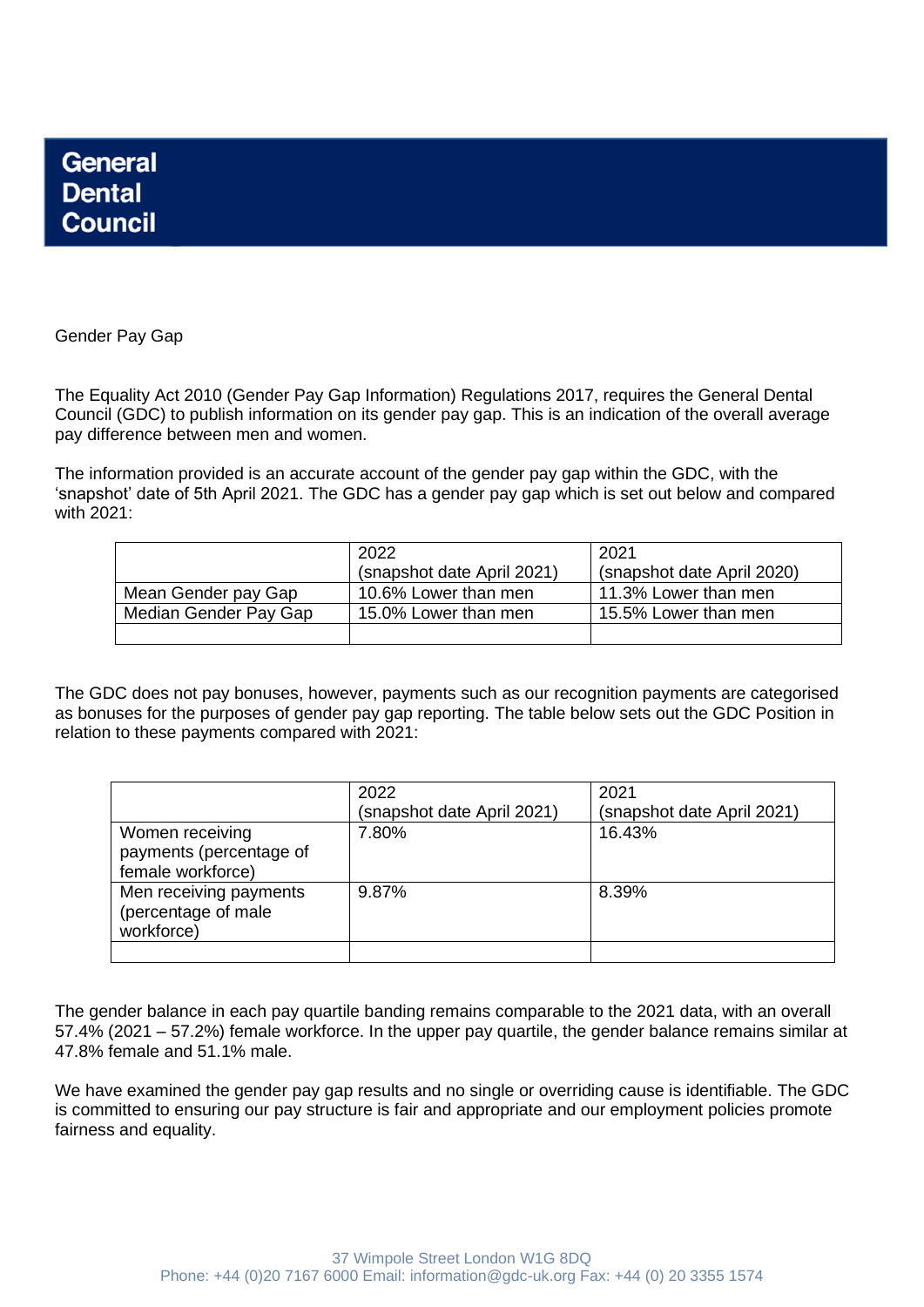Added

**Ian Brack Chief Executive Officer and Registrar**

## **Gender Pay Gap**

The information below is accurate based on the 'snapshot' date of 5<sup>th</sup> April 2021.

## **Fig 1. Percentage of total number of staff by gender**

Within the organisation there is a higher percentage of female staff to male staff. The breakdown of percentages across different pay quartiles is outlined in fig 4.



# **Fig. 2 Mean and Median gender pay gap and differences in bonus payments**

|                                     |       | <b>Women's earnings are:</b> |  |
|-------------------------------------|-------|------------------------------|--|
| Mean gender pay gap                 | 10.6% | Lower                        |  |
| Median gender pay gap               | 15.0% | Lower                        |  |
| Mean difference in bonus payments   | 5.87% | <b>Higher</b>                |  |
| Median difference in bonus payments | 0%    | <b>Equivalent</b>            |  |

The GDC did not have a bonus scheme, however, for the purposes of the gender pay gap reporting we have included one off recognition payments. These payments represent a small number of employees receiving one off additional payment in recognition for a specific piece of work.

#### **Fig. 3 Percentage of staff receiving a bonus by gender**